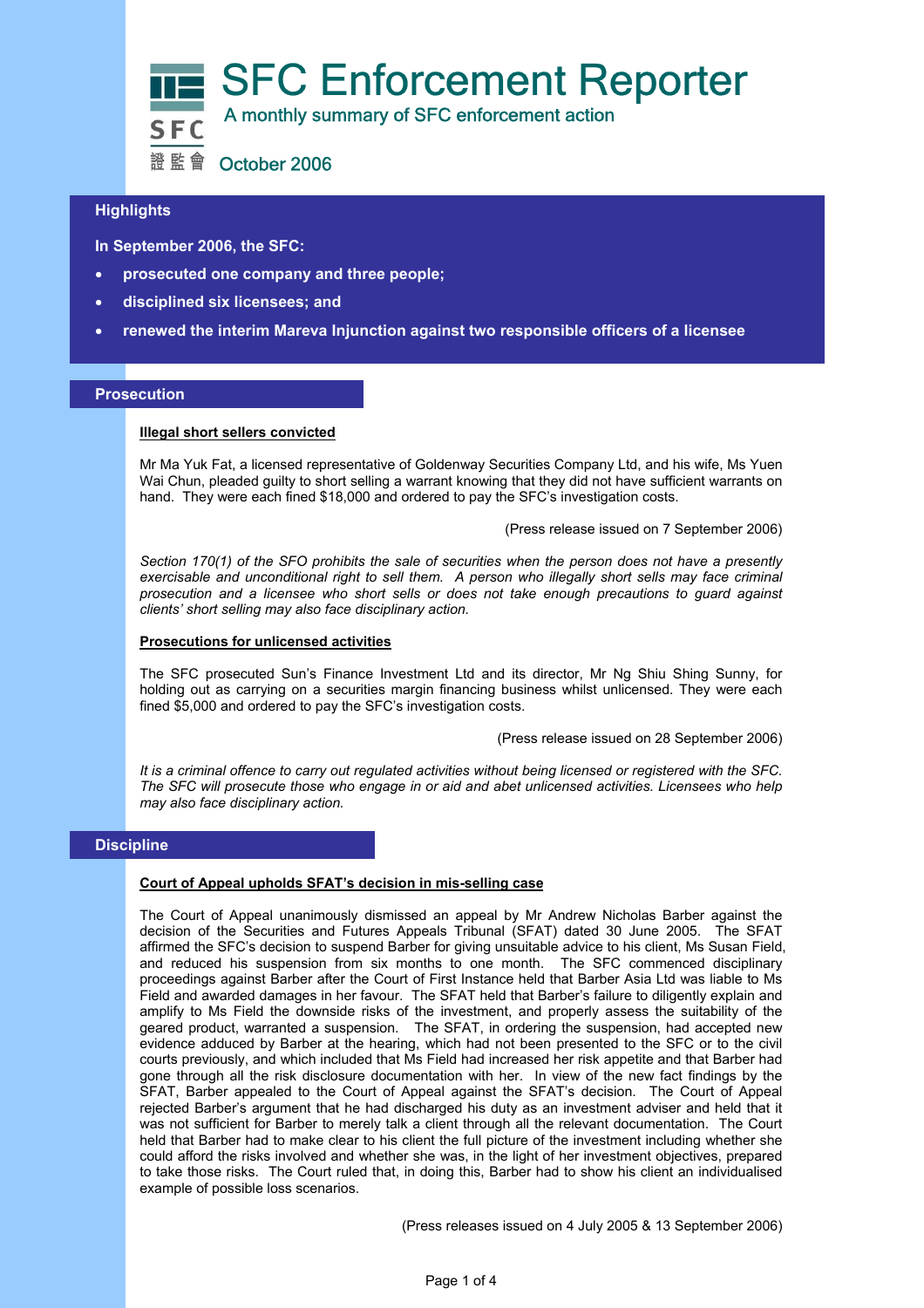

*The SFC welcomes the Court of Appeal's decision which upholds the standards that the SFC has been applying to investment advisers. The Court's ruling made it clear that advice or recommendations given by licensees to clients must be suitable and based on thorough analysis. Advisers must ensure clients are properly informed of the risks of the products to enable them to make informed decisions. They cannot just explain documents and must independently ensure that their clients understand the product and that it is reasonably suitable for them, considering their circumstances. Advisers should beware: unsuitable advice will result in SFC disciplinary sanction and/or investor lawsuits. We will continue to seek to at least suspend investment advisers who fail their clients by giving unsuitable advice.* 

*This was the first SFAT appeal to the Court of Appeal and an important affirmation of the checks and balances applying to the SFC's disciplinary decisions and the manner in which the SFAT is performing its role.*

## **SFAT upholds SFC's penalty in unauthorised trading case**

The SFAT upheld the SFC's decision to suspend Mr Hung Hing Chuen, a licensed representative of Sincere Securities Ltd and Hong Kong Forex Investment Ltd for six weeks. Hung allowed someone other than the client to trade in the client's account without written authorisation in breach of his employer's rules. He did not know the third party's name and had not met them. The SFC suspected, but could not prove, that the account was used to facilitate market manipulation. Hung appealed against the suspension and argued that the SFC had failed to give sufficient credit to the mitigating factors including that he had covered the losses resulting from the third parties' trades and that he had reported his misconduct to his employer. The SFAT dismissed his application and held that the SFC had already taken into account all the relevant factors when deciding the penalty.

(Press release issued on 1 September 2006)

*In affirming the SFC's decision, the SFAT said it would not interfere with the SFC's view on disciplinary penalties unless there was a very good reason. In this case, the SFC had considered all the mitigating facts and there was no reason for the SFAT to interfere with its decision. The SFAT has previously*  warned that it might increase penalty or award costs at a higher rate than normal if an appeal is plainly *meritless. The SFAT also said that it was not concerned about the consequential financial effect of a penalty like a suspension if it is otherwise the right penalty. The SFAT is currently considering a costs application by the SFC.* 

### **Handle clients' accounts properly**

Ms Tau Ling Ling of BOCI Securities Ltd was suspended for eleven weeks for conducting discretionary trades in a client's margin account without written authorisation in breach of the Code of Conduct and her employer's internal policies prohibiting such trades without prior senior management approval. Tau consented to the SFC decision.

(Press release issued on 28 September 2006)

*All discretionary authorities given to licensees must be in writing. Written authorisation protects the client and the brokerage from disputes over whether the discretionary trades are authorised. We will suspend licensees who do discretionary trades without written authorisation from their clients.* 

### **Do not assist unlicensed activities**

Mr Chan Kin Pong Kimball, a licensed representative of Ho Fung Shares Investment Ltd, was suspended for six weeks for aiding and abetting an unlicensed person to set up a website to publish advice on trading future contracts. Chan had acted as an intermediary for the transfer of funds relating to the website between the unlicensed person and other parties and helped with administrative and technical matters. The unlicensed person was convicted of unlicensed investment advising in July 2005. Chan consented to the SFC's decision.

(Press releases issued on 7 July 2005 & 5 September 2006)

People who work in the industry are licensed in order to protect the public from the dishonest and incompetent. Those who have the privilege of being licensed themselves but flaunt it by aiding and *abetting unlicensed activities will face prosecution and/or disciplinary action.*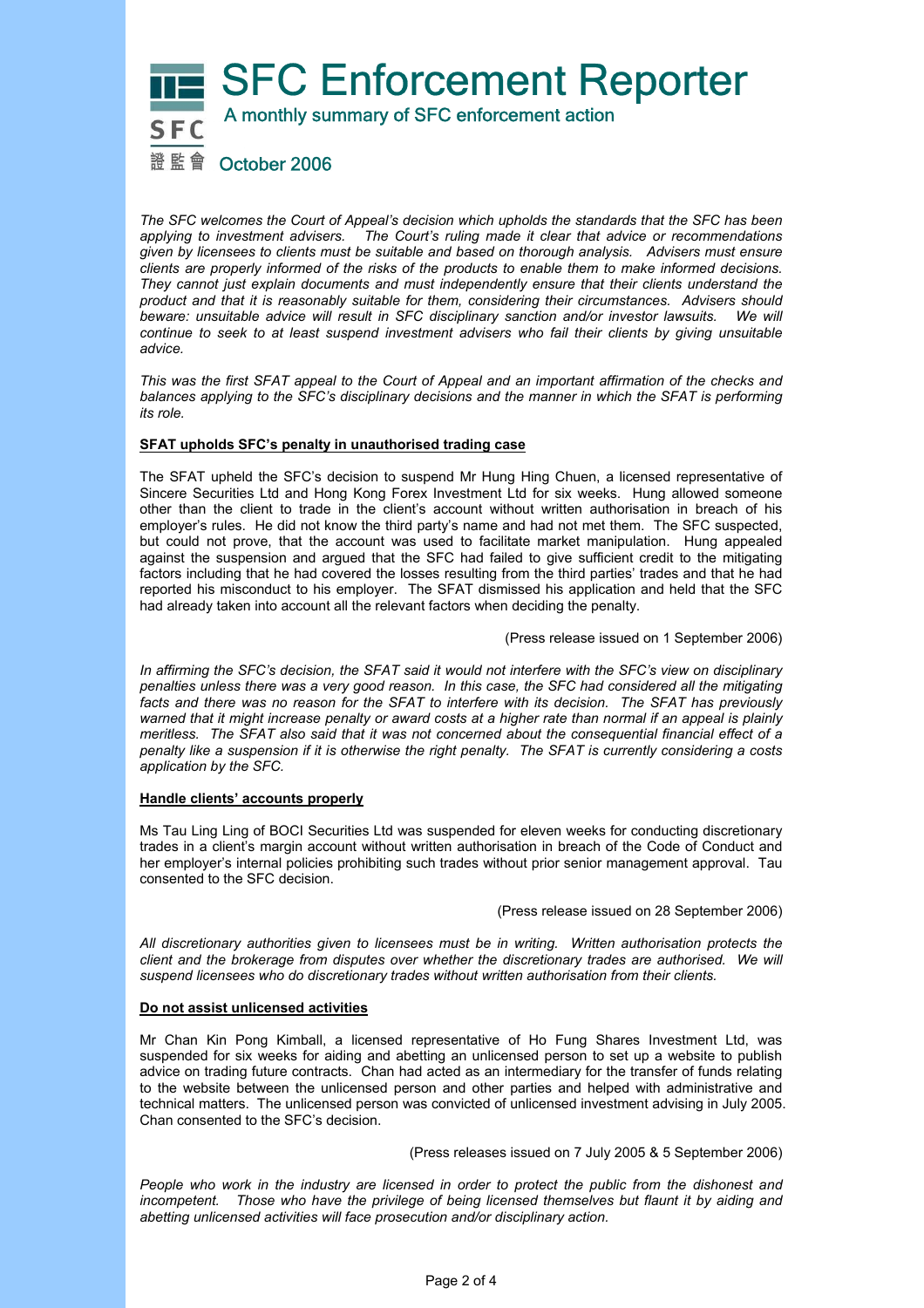**SFC Enforcement Reporter** 



A monthly summary of SFC enforcement action

# 證 監 會 (October 2006

## **Know and comply with your employer's staff dealing policy**

The SFC reprimanded and fined Mr Tsoi Siu Ho for \$40,000 for keeping a leveraged foreign exchange trading account at another licensed firm, whilst he was a licensed foreign exchange representative of Hong Kong Forex Investment Ltd. Tsoi was not familiar with the requirements of his employer's staff dealing policy which prohibited him from holding a leveraged foreign exchange trading account at another licensed person for trading in leveraged foreign exchange contracts. Tsoi consented to the SFC's decision.

(Press release issued on 1 September 2006)

Licensees must know their employers' staff dealing policy well and comply with it and the Code of *Conduct. Staff dealing policies are particularly strict for leveraged foreign exchange dealing staff, who are prohibited from holding accounts at firms other than their own.* 

## **SFC acts on internal control failings**

The SFC reprimanded Business Securities Ltd (BSL) and Business Futures Ltd (BFL) for internal control failures and suspended their responsible officer, Mr Szeto Kin Chuen, for four months for misconduct including concealing discretionary trading arrangements for a client's account from the SFC. The two companies were fined \$30,000 each for poor internal controls, including the lack of proper procedures to ensure staff compliance with tape recording requirements, failure to keep an adequate audit trail of clients' orders, and failure to ensure proper supervision of discretionary accounts. BSL, BFL and Szeto consented to the SFC's decisions.

### (Press release issued on 25 September 2006)

*Giving false or misleading information to the SFC will at least result in a suspension. Also, discretionary trading arrangements by a licensee in a client's account without his employer's consent, and allowing him to operate a client's account without authorisation are typical signs of dodgy business. An offending firm will be disciplined for tolerating these illicit practices. The penalty to BSL and BFL would have been heavier had the two brokerage firms not put in place timely corrective measures regarding recording clients' orders and obtained the necessary written approval for the discretionary trades.* 

## **Returning of clients assets in progress by administrator**

### **Administrator returned securities to non-indebted clients of Whole Win**

On 29 September 2006, the Administrator of Whole Win Securities Ltd reported that he had returned to 451 clients, who are not indebted to Whole Win, their securities entitlements which were previously held by the firm. The total value of the returned securities was approximately \$66 million. Of the nonindebted clients who had submitted instructions forms to the Administrator for the return of their securities entitlements, the Administrator had returned to clients more than 99% of the available securities. The Administrator has had discussions with third parties who have expressed an interest in restructuring Whole Win. In the meantime, the banks holding the on-pledged securities acceded to the request from the Administrator to withhold enforcement action in respect of those securities.

### (Press release issued on 29 September 2006)

*The SFC monitors all its licensees regularly to ensure their compliance with the law in order to protect investors. We will take the necessary steps for preservation of the assets of the licensed corporation and its clients in cases where we suspect the misappropriation of clients' assets or other serious crime or misconduct.* 

## **Injunction**

### **Injunction against Tiffit officers continued and disclosure of assets ordered**

On 8 September 2006, on the SFC's application, the High Court continued the interim Mareva Injunction against Mr Kwok Wood Yan and Ms Fong Shik Yee, two of the responsible officers of Tiffit Securities (Hong Kong) Ltd, restraining them from removing any of their assets from Hong Kong or dealing with or diminishing the value of their assets, whether within or outside Hong Kong. The High Court also